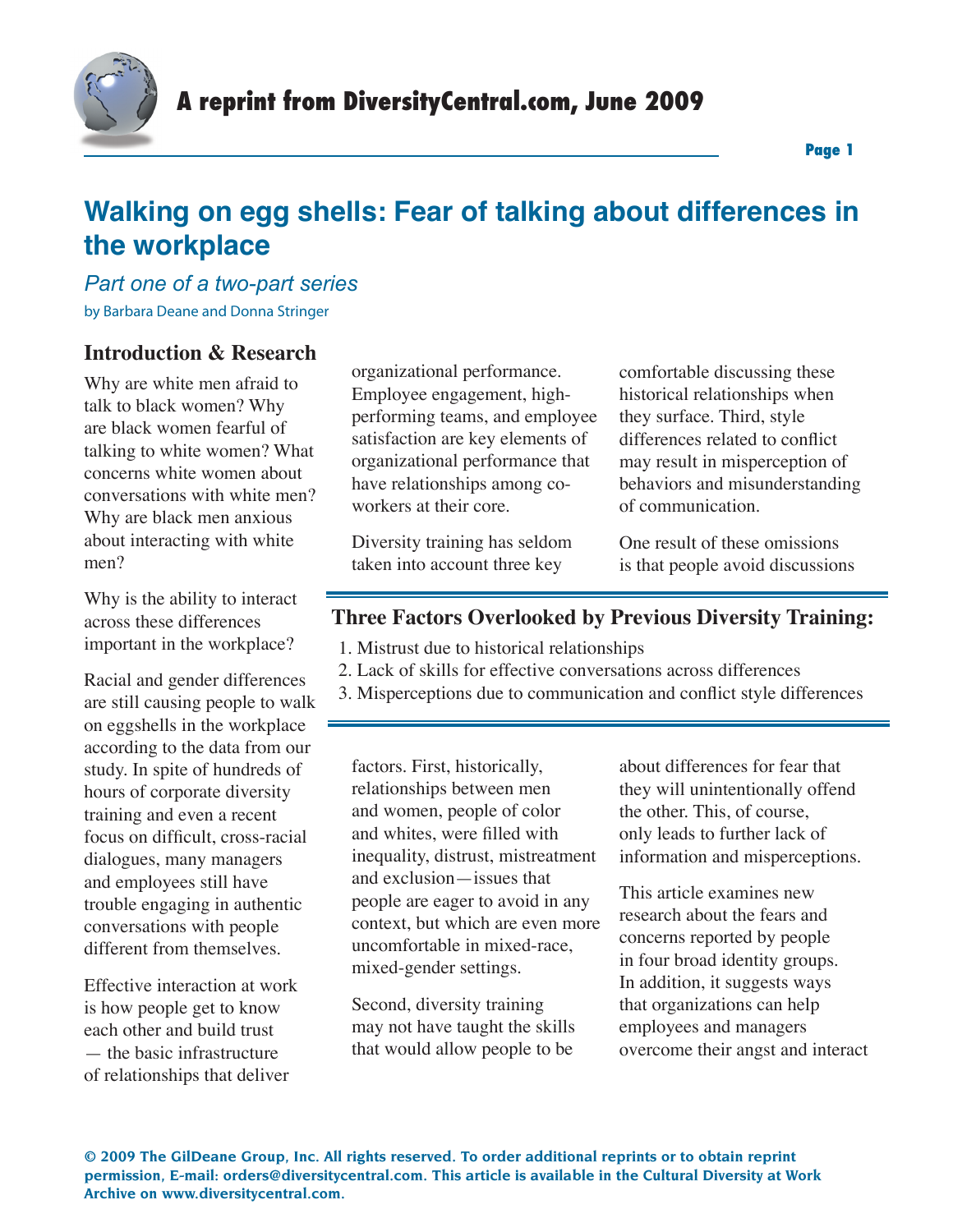

### *Part one of a two-part series*

by Barbara Deane and Donna Stringer

effectively across differences to build relationships that improve employee satisfaction and organizational performance.

## **The Study**

We conducted our research over three years, gathering data from 242 participants. The participants were mixed gender, mixed race groups of employees from several Fortune 500 companies and government agencies. The data collection occurred as part of an exercise that asked individuals to identify their fears and concerns when interacting or partnering with members of each of the four groups.

The four groups were: women of color (28 percent), men of color (14 percent), white women (35 percent) and white men (23 percent).

We used the words "fears" and "concerns" because some people reacted to the word "fear" as too strong to describe what they felt. However, whatever the name, it stopped them from acting; consequently, we used the words interchangeably and it stimulated participants to think about why they were not acting.

 The results were very consistent across time, groups and organizations. We continue to collect data from additional groups.

## **The Findings**

Each group reported concerns about interacting or partnering with each of the other groups, including their own group. These concerns remained hidden until facilitated discussion gave permission for them to surface.

One of the benefits of this exercise was the realization that the fears were just that: fears, not reality. Because the fear stopped conversations from occurring, people had rarely taken the opportunity to check out the reality of their perceptions. The following graphic (Figure 1) illustrates the major concerns expressed: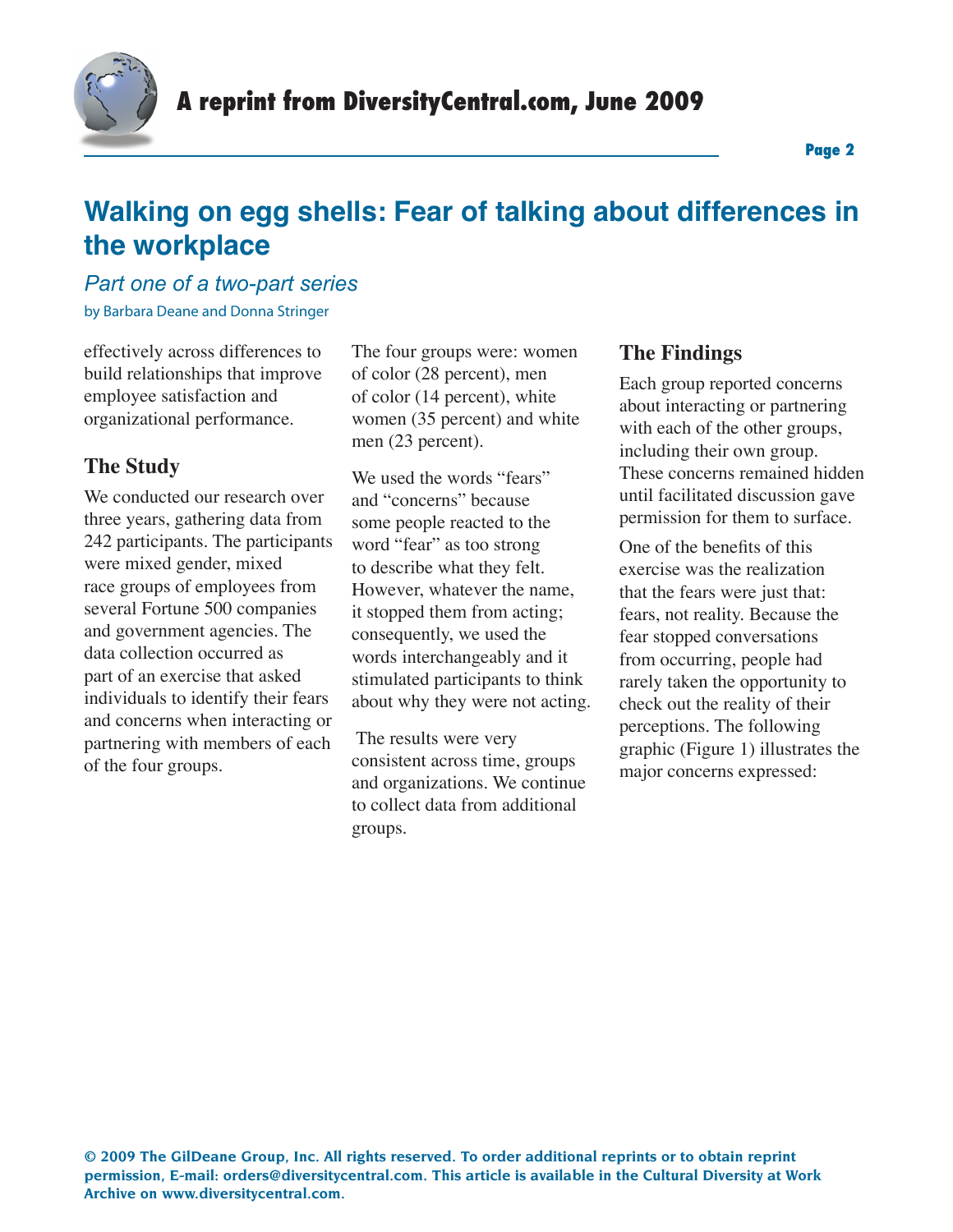

*Part one of a two-part series*

by Barbara Deane and Donna Stringer

### **Figure 1: Fears and Concerns About Interacting**

| $GROUP \longrightarrow$               | <b>White Women</b><br>(35%)                                                                                                     | <b>Women of Color</b><br>$(28\%)$                                                                                                         | <b>White Men</b><br>(23%)                                                                                      | <b>Men of Color</b><br>$(14\%)$                                                                                        |
|---------------------------------------|---------------------------------------------------------------------------------------------------------------------------------|-------------------------------------------------------------------------------------------------------------------------------------------|----------------------------------------------------------------------------------------------------------------|------------------------------------------------------------------------------------------------------------------------|
| <b>CONCERNED</b><br><b>ABOUT</b><br>∬ |                                                                                                                                 |                                                                                                                                           |                                                                                                                |                                                                                                                        |
| <b>White Women</b>                    | • Competition<br>• Communication<br><b>Style Differences</b><br>• Judgmentalness<br>• Cattiness                                 | • Being misinterpreted<br>• Defensiveness<br>• Physical & cultural<br>differences                                                         | • Not being valued or<br>heard<br>• Competitiveness<br>• Not open to equal<br>partnerships                     | • Misunderstanding<br>due to cultural<br>differences<br>• Not being valued/<br>heard<br>• Being perceived as<br>racist |
| <b>Women of</b><br><b>Color</b>       | • Perception of racism<br>• Don't share history<br>• Not acknowledging<br>problems of women<br>of color<br>• Assumed solidarity | • Competitiveness<br>• Class and status<br>differences<br>• Assumed solidarity                                                            | · Good old boys<br>mentality<br>· Attitude<br>about reverse<br>discrimination<br>• Inequality                  | • Competitiveness<br>• Sexism<br>• Lack of support<br>• Ambivalence                                                    |
| <b>White Men</b>                      | • Perception of<br>insensitivity<br>• Perception of<br>patronizing<br>• Perception of sexism                                    | • Perceived as racist<br>• Perceived as sexist<br>• Offending others                                                                      | • Ego issues<br>• Vulnerability<br>• Communicating/<br>giving feedback                                         | • Perceived as racist<br>• Time to build<br>relationships<br>• Opening up/being<br>vulnerable                          |
| <b>Men of Color</b>                   | • Complimenting<br>without offending<br>• Misperception of<br>motives<br>• Past history                                         | • Past history<br>• Complimenting<br>without offending<br>• Misperception of<br>motives<br>• Taking care of<br>them (mothers/<br>sisters) | • Fear of info being<br>used against me<br>• Disagreeing<br>without damaging<br>partnerships<br>• Past history | • Disagreeing<br>without damaging<br>partnerships                                                                      |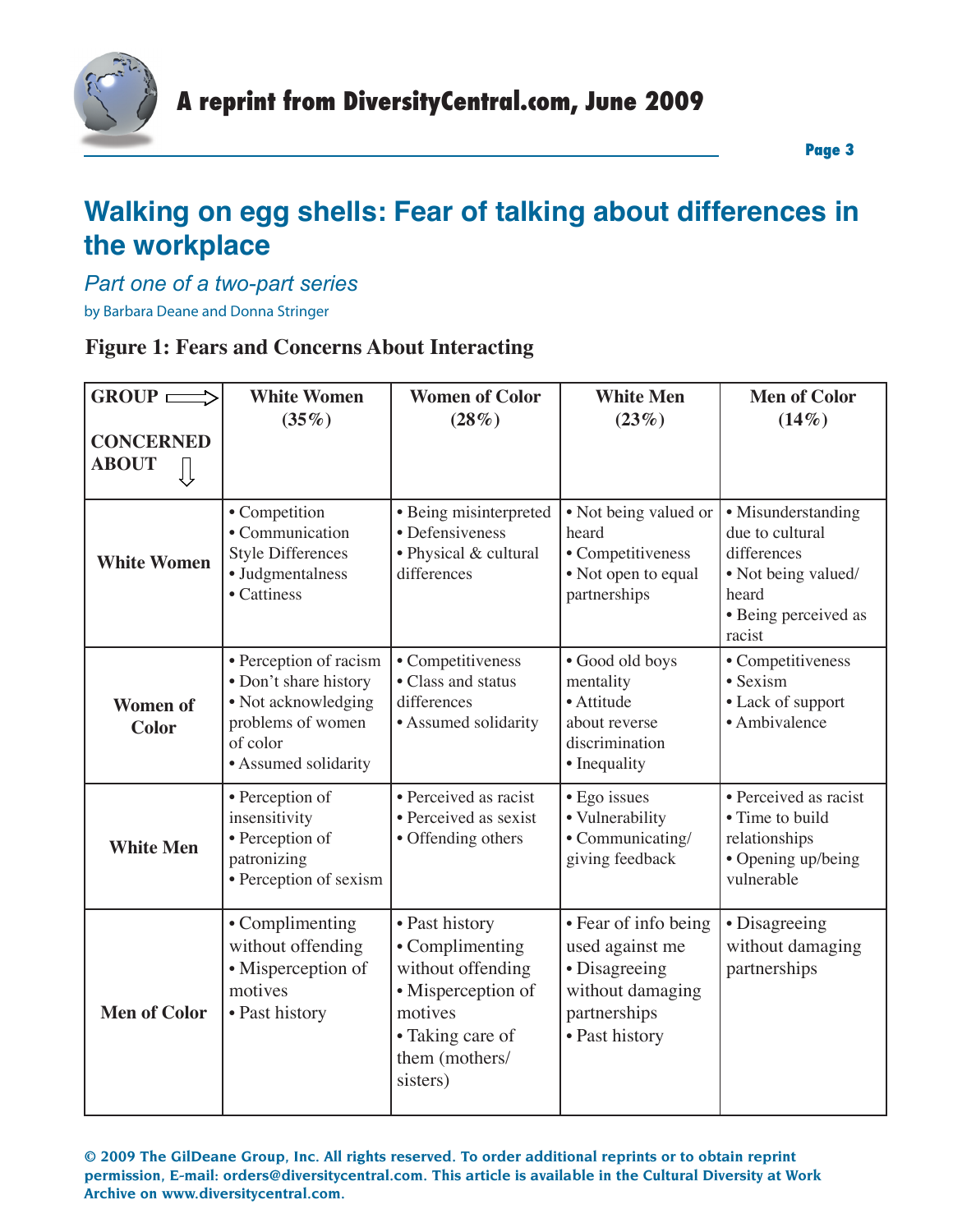

## *Part one of a two-part series* by Barbara Deane and Donna Stringer

## **Understanding each group's fears and concerns**

*"The fear that I heard in my father's voice … when he realized that I really believed I could do anything a white boy could do and had every intention of proving it, was not at all like the fear I heard when one of us was ill. … It was another fear, a fear that the child, in challenging the white world's assumptions, was putting himself in the path of destruction."* 

—James Baldwin, 1963 (Mazel, 1998).

To understand each group's fears and concerns, we reviewed the themes in each group as well as statements made by members of each group.

#### **Women of color**

For women of color, betrayal permeated their concerns. When discussing both white women and white men, they talked about being excluded or having their competencies ignored.

"I spent over a decade working with a white woman I considered a friend. When she had the opportunity to promote someone she totally overlooked me and later said she didn't realize I had the competencies required for the job. She didn't know my capabilities because she

organizational recognition, jobs and promotions. "If they already have their token Latina, I may as well not apply."

Within communities of color, women also talked about being excluded based on class or status differences. "I knew from the

*"She didn't know my capabilities because she consistently failed to invite me to participate in decisions or problem solving that would allow me to use my skills."*

consistently failed to invite me to participate in decisions or problem solving that would allow me to use my skills. When I confronted her with this, she told me I was being too sensitive."

Another said, "White men are so busy taking care of white women that they often don't even see us. When I asked a vice president to mentor me, he acted surprised and then said he didn't realize I wanted out of the admin ranks. I never was in the admin ranks!"

Competition became a theme in talking with women of color for beginning she wouldn't put me on the project team. I didn't graduate from Howard and am too dark so she doesn't want to be seen as promoting me in the company."

#### **White women**

White women's dominant fear with other white women was competition and resulting lack of support. "Every woman in this organization should be celebrating my success as a model for other women in the company. Instead, they are accusing me of not being qualified and of receiving favoritism."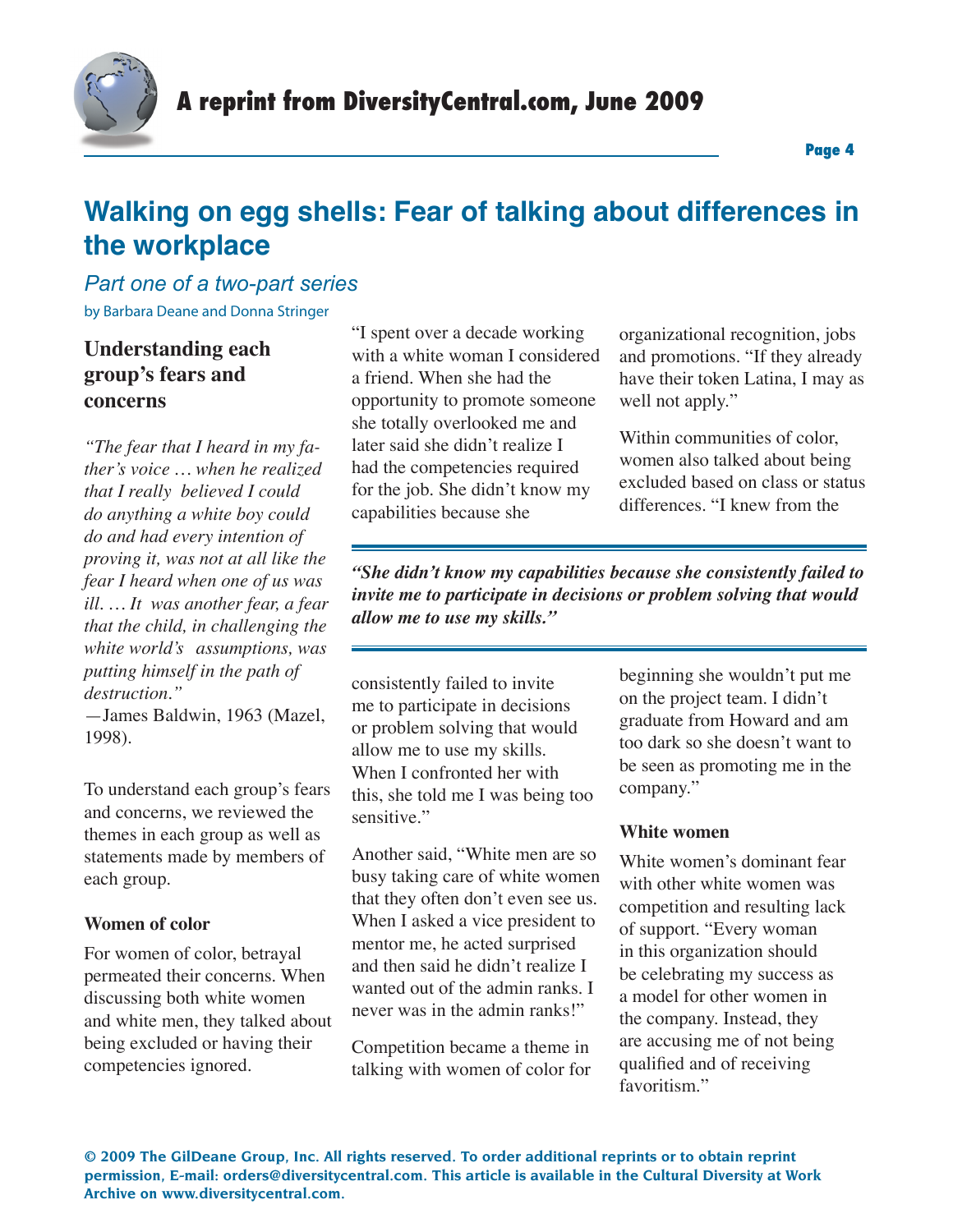

### *Part one of a two-part series* by Barbara Deane and Donna Stringer

With white men, they were concerned about being patronized or seen as not really qualified. One woman reported having her boss treat her like his daughter. When she pointed this out to him, he was first surprised and then acknowledged that he did see her as "like a daughter." Once this conversation took place, she reported some tension between them until he "got over being called on his behavior."

White women also reported experiencing exclusion from critical meetings, decisions and events—behavior they interpreted as being related to their white male colleagues "not thinking about us."

With women of color, white women most feared being misinterpreted, but they also feared defensiveness on the part of women of color. "When I tried to ask an African American colleague what she meant by a comment about discrimination, she got very emotional and accused me of not being aware of what was going on around me. I asked her because I knew

I wasn't as aware as I should be but her response made it hard for me to continue the conversation because I felt like I had just been accused of being the problem instead of part of the solution."

In discussing interactions with men of color, white women's concerns were whether they could be friendly and open without being perceived as being interested in a relationship beyond the work environment.

#### **Men of color**

Competition for organizational recognition, jobs and promotions was also a theme with men of color. Men of color were also concerned about whether they could compliment white women without offending them or being perceived as having ulterior or sexual motives. They often did not trust that what they said to either white women or white men would not be misunderstood or misused.

A primary concern was that white men would be looking for how black men fit stereotypes.

One black man said, "I feel like white men are often looking for errors in my language, my logic, my performance to validate a stereotype that I am not as good as them. I know this may be more my fear than reality, but it does affect the honesty of my interactions with white men."

A particularly difficult discussion surrounded the concern men of color expressed in interacting with women of color. Men of color reported wanting to be respectful of women of color. They also reported that women of color often remind them of their mothers and sisters, which sometimes stopped their ability to have candid conversations about some topics.

Being less than candid in these conversations appeared to come from two places: first, they didn't want to say anything that would be hurtful or disrespectful. Second, particularly for African American men, they feared the reaction they might get from their African American "sisters."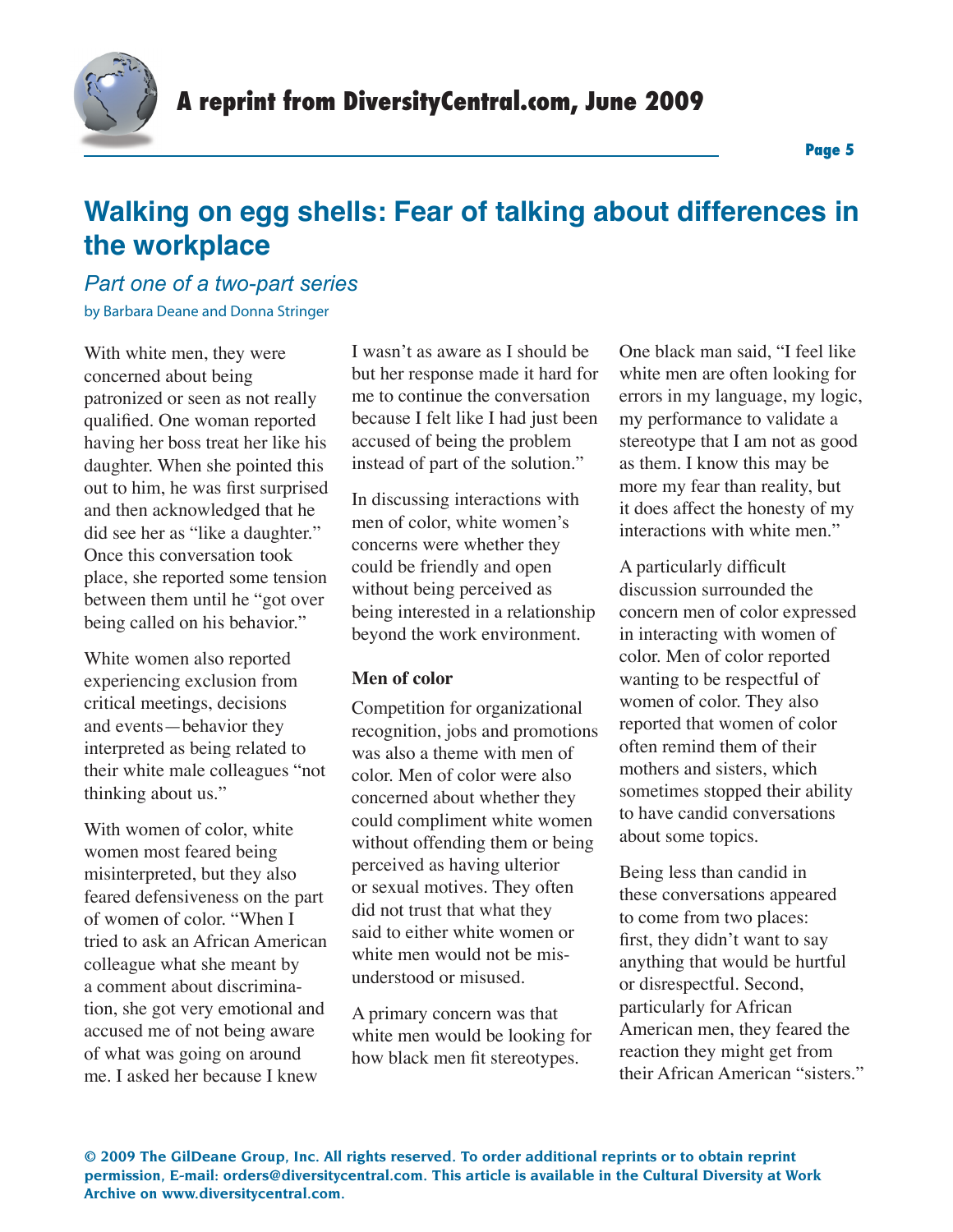

### *Part one of a two-part series*

by Barbara Deane and Donna Stringer

One African American man explained it this way: "If we learn to be direct communicators, we also learn from our mothers and sisters early in life that we can expect a direct response in return. If we say something that our mother and/or sisters respond to in a negative way, it can feel like 'being hit upside the head.' This can lead us to become more indirect with our mothers and sisters to avoid such strong reactions. Later in life, if other women of color remind us of our mothers and sisters we might be less direct and/or less honest with them as well."

Men of color reported that this reaction to women of color creates a tension between wanting to be respectful and wanting to be authentic/honest. Not knowing what a woman's reactions might be (and therefore whether it is "safe" to have a conversation) can lead to avoiding the conversation altogether.

The concern about interacting with other men of color was

particularly poignant. Men of color reported that much of the support they receive and those they feel can genuinely understand their experiences, are other men of color.

Consequently, there was a concern about how to disagree without negatively affecting a relationship since cultivating these relationships was often seen as a basic survival technique. They wanted to be able to be truthful without losing respect or unintentionally offending others.

Like the other groups, these concerns can be interpreted as fear of being mis-perceived. Additionally, however, men of color were clearly concerned about the negative career impacts if they were misperceived—concerns based on historical experiences that go beyond the disruption of effective work relationships.

#### **White men**

White men primarily feared being perceived as unsupportive or prejudiced when interacting with both white women and women of color. They were concerned that white women would perceive them as patronizing and that they could easily and unintentionally offend women of color.

"Women are so sensitive and I never know what to expect if we have a really difficult discussion. I am afraid to give any negative feedback for fear she will cry and then I don't have any idea what to do. If I try to touch her physically to provide support it could be seen as sexual harassment. Conversations with women often feel very risky."

With other white men, they were most concerned about ego issues and competition. "Letting other men know you have any kind of vulnerability could give them an advantage that I am not willing to give—especially when we know we are in competition for resources and promotions."

With men of color, white men most feared being perceived as prejudiced or racist. One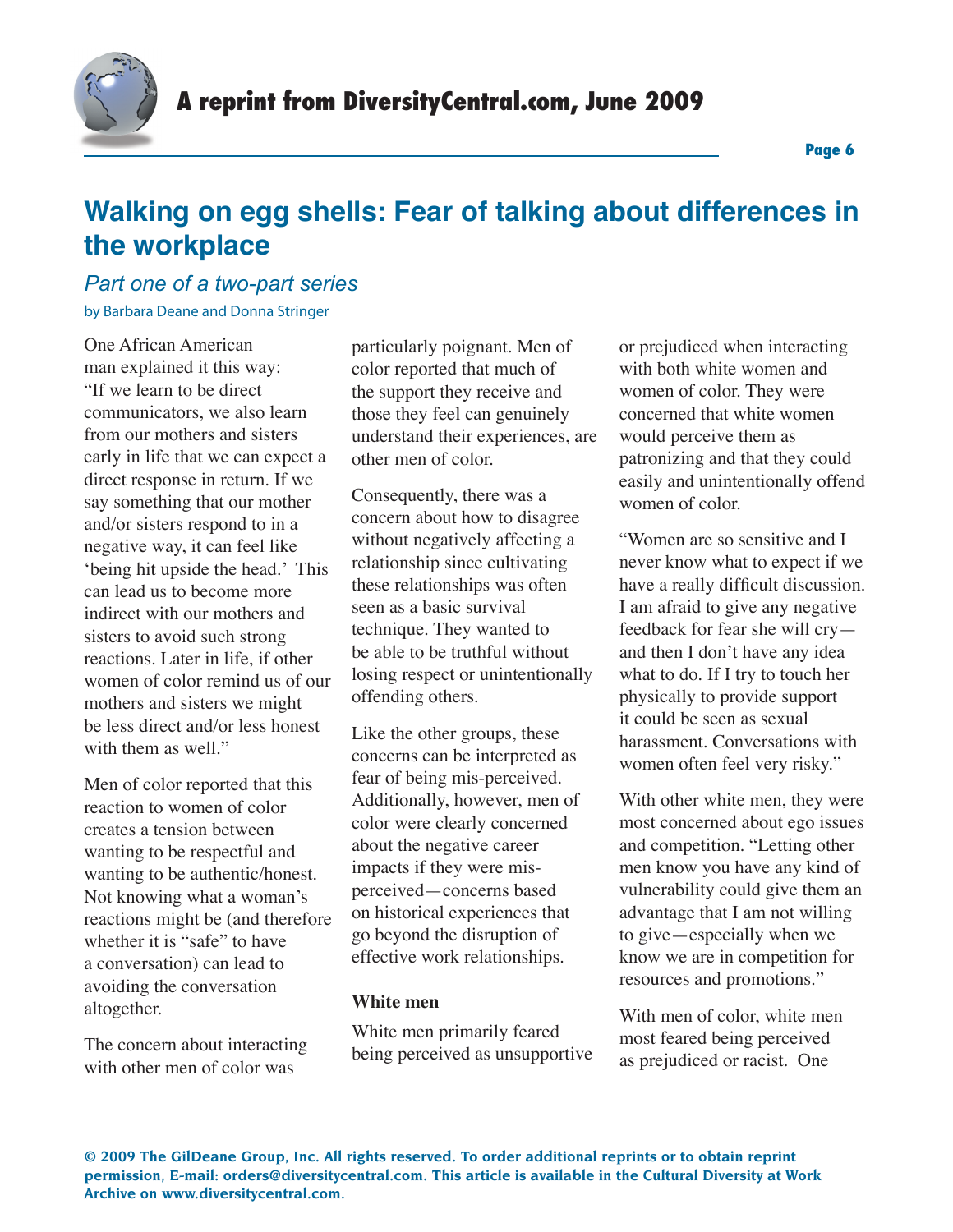

## *Part one of a two-part series*

by Barbara Deane and Donna Stringer

participant was particularly clear about this: "I know that having really candid discussions, given our history, will require development of trust first. Building trust takes time and, frankly, I am concerned about

the career implications of taking too much time to get to real conversations."

## **Commonalities**

Participants expressed many common fears or concerns, in

addition to their differences. The commonalities can be viewed through three lenses: culturally-learned differences, personal history, and organizational or environmental factors, as illustrated in Figure 2.

| <b>Culturally-learned Style</b><br><b>Differences that Complicate</b><br><b>Interaction</b> | <b>Personal History</b>                                                                                                                                     | <b>Organizational and</b><br><b>Environmental Factors</b>                                                                                                |
|---------------------------------------------------------------------------------------------|-------------------------------------------------------------------------------------------------------------------------------------------------------------|----------------------------------------------------------------------------------------------------------------------------------------------------------|
| <b>Communication Styles</b>                                                                 | Misperceived or labeled by others<br>(e.g., sexist, racist, playing the race<br>Attempts to raise difficult<br>card)<br>issues punished by the organization | Attempts to raise difficult issues<br>punished by the organization                                                                                       |
| <b>Conflict Styles</b>                                                                      | Betrayed by a trusted other                                                                                                                                 | Legal concerns about litigation if<br>misperceived                                                                                                       |
| Assumptions that disagreements will<br>occur and destroy friendships                        | Being ridiculed or chastised<br>for asking questions; lack of<br>information resulting from<br>segregation or lack of experience                            | Fast paced, results-driven<br>environments with no reward for<br>spending time on authentic dialogue<br>or to build relationships                        |
|                                                                                             | Offending or being offended                                                                                                                                 | Avoidance of conflict as part of<br>organizational culture                                                                                               |
|                                                                                             | Competing for jobs, promotions or<br>recognition                                                                                                            | Belief that these topics are not<br>appropriate to the workplace                                                                                         |
|                                                                                             | Being the target of sexual<br>allegations                                                                                                                   | Competitive environments where<br>conversations have winners/<br>losers—and negative career<br>impacts, especially if the dialogue<br>is with a superior |
|                                                                                             | Excluded from professional<br>opportunities                                                                                                                 | Organizational instability and fear<br>that info will be used in downsizing<br>or merger decisions.                                                      |

## **Figure 2: Fears and Concerns Through the Lenses of Three Factors**